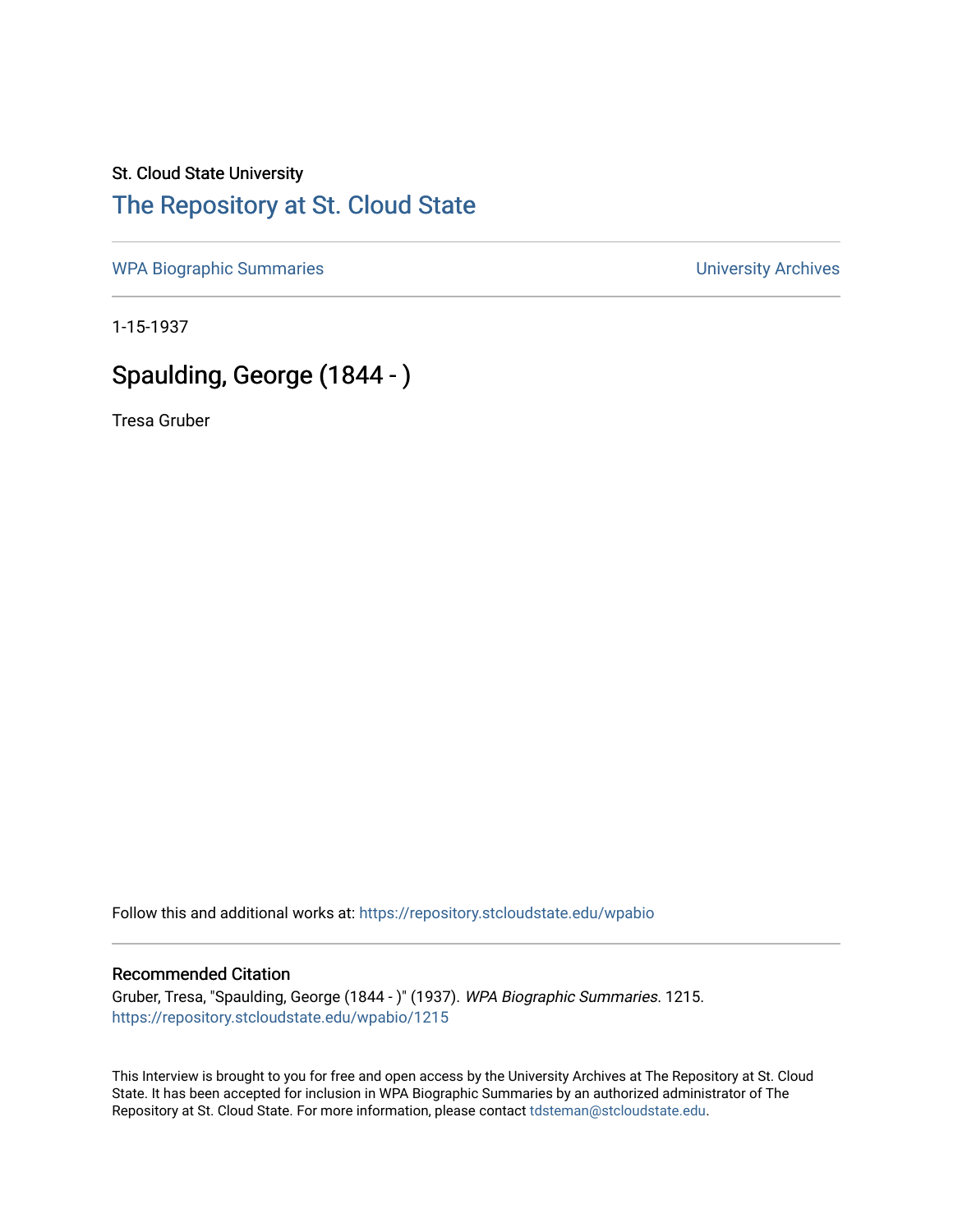## SPAULDING, GEORGE File No.  $B - l257$

 $2.777728$ 

George Spaulding was born in Maine in 1844. He enlisted. with his brother, in the Mounted Rangers and. served in Gemeral Sibley's expedition against the Sioux Indians in 1862. Since then he bought his present farm and has carried it on for many years.

> Copied from: History of Maine Prairie Page 31 Date Copied: January 15, 1937 Copied by: Tresa Gruber